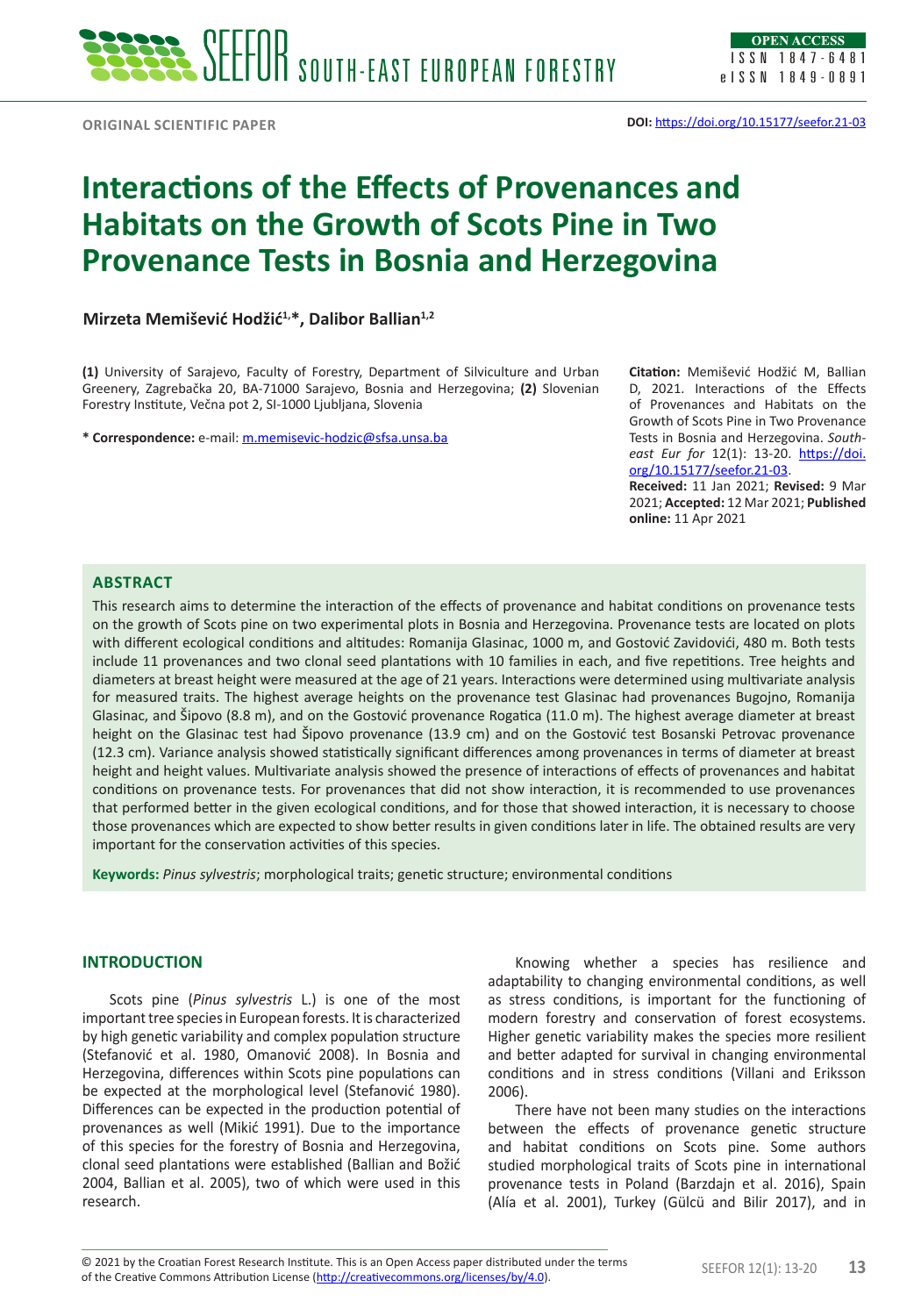Bosnia and Herzegovina (Ballian et al. 2009, Cvjetković et al. 2014, Ballian and Šito 2017, Ballian et al. 2019). Taeger et al. (2013) studied the impact of climate and drought events on the growth of Scots pine provenances in an international provenance test which also contained a provenance from Bosnia and Herzegovina, and the results indicate a better adaptation to drought of the provenance from Bosnia Herzegovina and of local German provenances compared to other provenances.

Unfortunately, so far there has been little research dealing with provenance interactions. So far, interactions among provenances originating from different countries, from a greater geographical distance (Memišević Hodžić et al. 2020), but not provenances from a narrower geographical area such as Bosnia and Herzegovina, have been analyzed. Thus, Memišević Hodžić et al. (2020) studied the interaction between the effects of provenance genetic structure and habitat conditions on international provenance tests of Scots pine in two locations in Bosnia and Herzegovina. Obtained results indicated interactions on some provenances.

For studying the variability and adaptability of Scots pine in Bosnia and Herzegovina, provenance tests were established in 1988 on two locations, Romanija Glasinac and Zavidovići Gostović. The study aims to determine whether there is an interaction between the effects of provenance genetic structure and habitat conditions on the growth of Scots pine in both test plots, for selection and breeding of provenances adapted to habitat conditions.

## **MATERIALS AND METHODS**

In this paper, the material from two provenance tests of Scots pine in Bosnia and Herzegovina was investigated. Information about the locations of test plots are shown in Table 1.

**Table 1**. Information about Scots pine provenance tests' locations.

Provenance tests were established from seed material from 11 seed stands of Scots pine and two clonal seed plantations (Sarajevo-Rakovica and Doboj-Stanovi). A random block system was applied, and the distribution of provenances was the same at both provenance tests. The seeds were sown in 1986 in the nursery "Slatina" of the Faculty of Forestry in Sarajevo. At the age of two years (1 + 1), seedlings were planted in two experimental plots, with planting spacing of 2x2m. Each provenance within the plot was composed of ten families with four plants, and each provenance was planted in five replications. The list of provenances and information about their locations is shown in table 2 and their geographical distribution in figure 1.

In the spring of 2007, plant heights and diameters at breast height were measured. Data were processed using the statistical program SPSS 26.0. Descriptive and multivariate analyses (Two-way ANOVA) were performed. Two-way ANOVA shows whether there is an interaction of two independent factors (provenance and habitat) on the dependent variable (height and diameter). In other words, it shows whether the influence of one of the independent variables on the dependent variable is the same for all values of the second independent variable (and vice versa).

# **RESULTS**

Average values of height per provenances and provenance tests are shown in Figure 2. All provenances had higher values of average heights on the Gostović than on the Glasinac plot. The highest average heights on the Glasinac plot had provenances Bugojno, Romanija Glasinac, and Šipovo (8.8 m), and on the Gostović plot provenance Rogatica (11.0 m). The lowest average height on the Glasinac plot had Olovo and Zavidovići provenances (7.3 m), and on the Zavidovići plot seed plantation Doboj had the lowest average height (9.0 m).

| Information / Provenance test | Romanija Glasinac                   | Zavidovići Gostović                     |
|-------------------------------|-------------------------------------|-----------------------------------------|
| North Latitude                | 43°52'43.10"                        | 44°20'55.27"                            |
| East Longitude                | 18°50'31.34"                        | 18°08'04.03"                            |
| Forest Management Area        | "Sokolačko"                         | "Krivajsko"                             |
| Management Unit               | "Romanija Glasinac"                 | "Gostović"                              |
| Department                    | 15                                  | 42                                      |
| Altitude                      | 1000 m                              | 480 m                                   |
| Exposition                    | Ε                                   | <b>SW</b>                               |
| Inclination                   | $5^{\circ}$                         | $20^{\circ}$                            |
| Geological substrate          | Limestone                           | Serpentine-peridotite                   |
| Soil type                     | Calcomelanosol                      | Ranker, eutric cambisol                 |
| Vegetation                    | Piceo Pinetum illyricum pyroletosum | Pinetum silvestris nigrea serpentinicum |
| Average annual temperature    | $7.08^{\circ}$ C                    | $9.35^{\circ}$ C                        |
| Vegetation period duration    | 157 days                            | 184 days                                |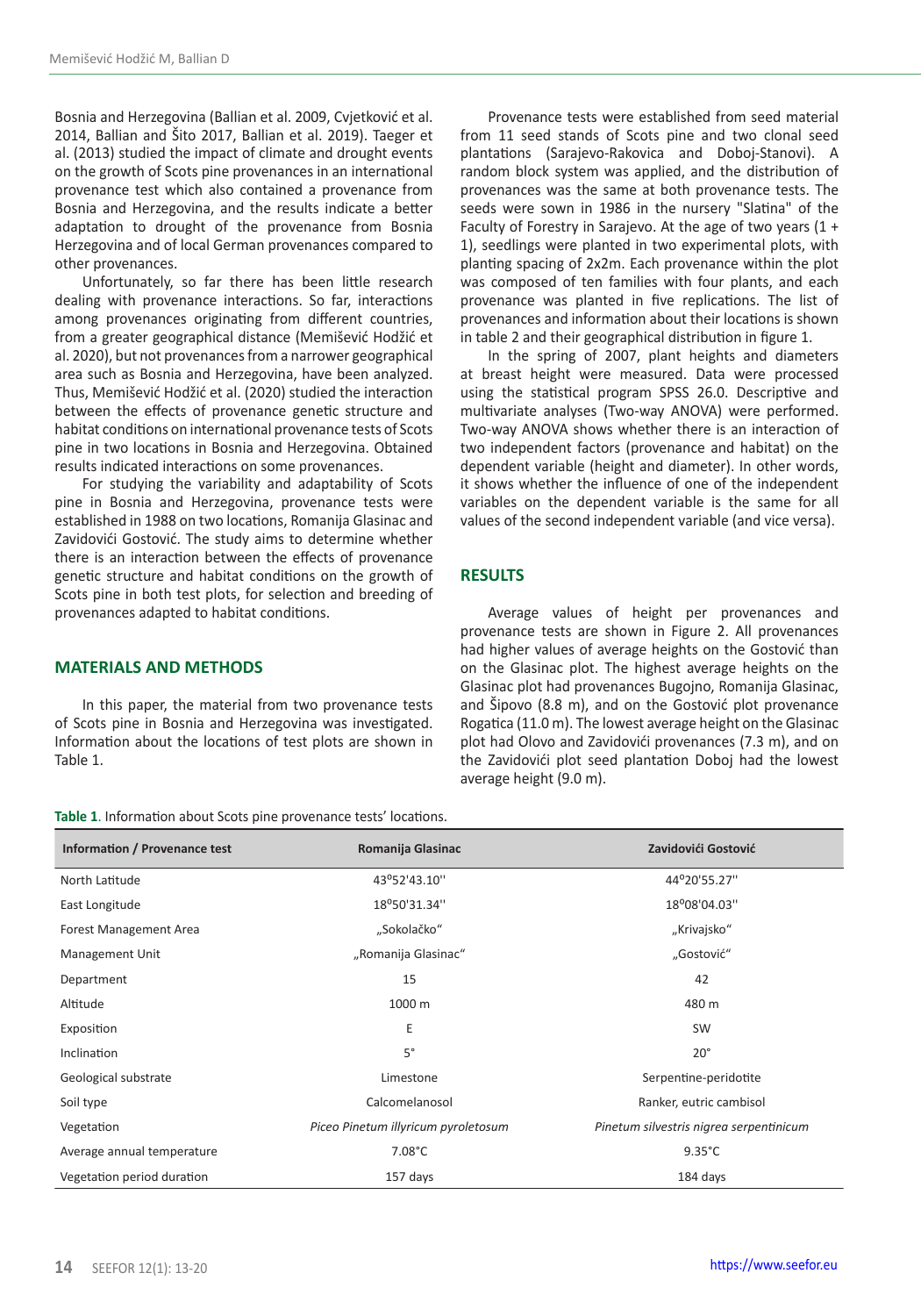| Provenance               | <b>North</b><br>Latitude | East<br>Longitude | <b>Altitude</b><br>(m) | Soil type                                    | <b>Geological substrate</b>       |
|--------------------------|--------------------------|-------------------|------------------------|----------------------------------------------|-----------------------------------|
| Bosanski Petrovac        | 44°29'28"                | 16°29'21"         | 920                    | rendzina                                     | dolomite, limestone               |
| Bugojno                  | 44°03'10"                | 17°19'55"         | 1230                   | dolomite rendzina                            | dolomite                          |
| Foča                     | 43°20'51"                | 18°56'25"         | 1370                   | distric cambisol                             | quartzporphyrite                  |
| Han Kram                 | 44°01'53"                | 18°56'32"         | 1100                   | swampy, charred, brown podzolic              | tuff sandstones                   |
| Kladanj                  | 44°16'46"                | 18°37'47"         | 900                    | district cambisol and brown<br>podzolic soil | sandstones, clay minerals, cherts |
| Olovo                    | 44°14'50"                | 18°20'54"         | 850                    | eutric cambisol                              | peridotite                        |
| Rogatica                 | 43°48'06"                | 19°08'32"         | 1100                   | distric cambisol, luvisol                    | cherts                            |
| Romanija - Glasinac      | 43°54'20"                | 18°42'50"         | 1235                   | calcocambisol                                | limestone                         |
| Romanija – Palež         | 44°02'14"                | 18°45'50"         | 780                    | pseudogley                                   | diabase gabbro                    |
| Seed plantation Doboj    | 44°45'11"                | 17°59'50"         | 180                    | fluvisol                                     | sandstone                         |
| Seed plantation Sarajevo | 43°52'14"                | 18°12'52"         | 570                    | clay, ortstein                               | marl                              |
| Šipovo                   | 44°14'31"                | 17°13'26"         | 1200                   | dolomite rendzina, calcocambisol             | dolomite, limestone               |
| Zavidovići               | 44°19'56"                | 18°12'44"         | 480                    | ranker, eutric cambisol                      | serpentine peridotite             |

| <b>Table 2.</b> List and location information of provenances in the provenance test. |
|--------------------------------------------------------------------------------------|
|--------------------------------------------------------------------------------------|



**Figure 1.** Provenances included in provenance tests Glasinac and Gostović (SP – seed plantation; PT – provenance test).

Average values of breast height diameter per provenances are shown in Figure 3. Unlike for the trait of height, all provenances had higher average values of diameter at breast height on the Glasinac than on the Gostović plot. The highest average breast diameter on the Glasinac plot had Šipovo provenance (13.9 cm) and on the Gostović plot Bosanski Petrovac provenance (12.3 cm). The lowest average values of breast height diameter on the Glasinac plot had provenance Olovo (11.9 cm) and on the Gostović plot seed plantation Doboj (9.8 cm).

In the multivariate tests table for height and diameter at breast height together (Table 3) it is visible that Wilks' Lambda showed Sig. value of 0.000, which indicates  $p <$  0.0005 for both factors and interaction between factors. It means that values of heights and diameters at breast height are significantly dependent on provenances, habitat conditions on provenance tests, and interaction of provenances and habitat conditions on provenance tests.

Considering that an interaction effect can usually be seen as a set of non-parallel lines, it is visible in Figure 4 that there is a statistically significant interaction of effects of provenance and environmental conditions on experimental plots for the trait of height for some of the researched provenances. The provenance of seed plantation Doboj was most clearly distinguished by the interaction of provenance x habitat, with estimated marginal mean of height among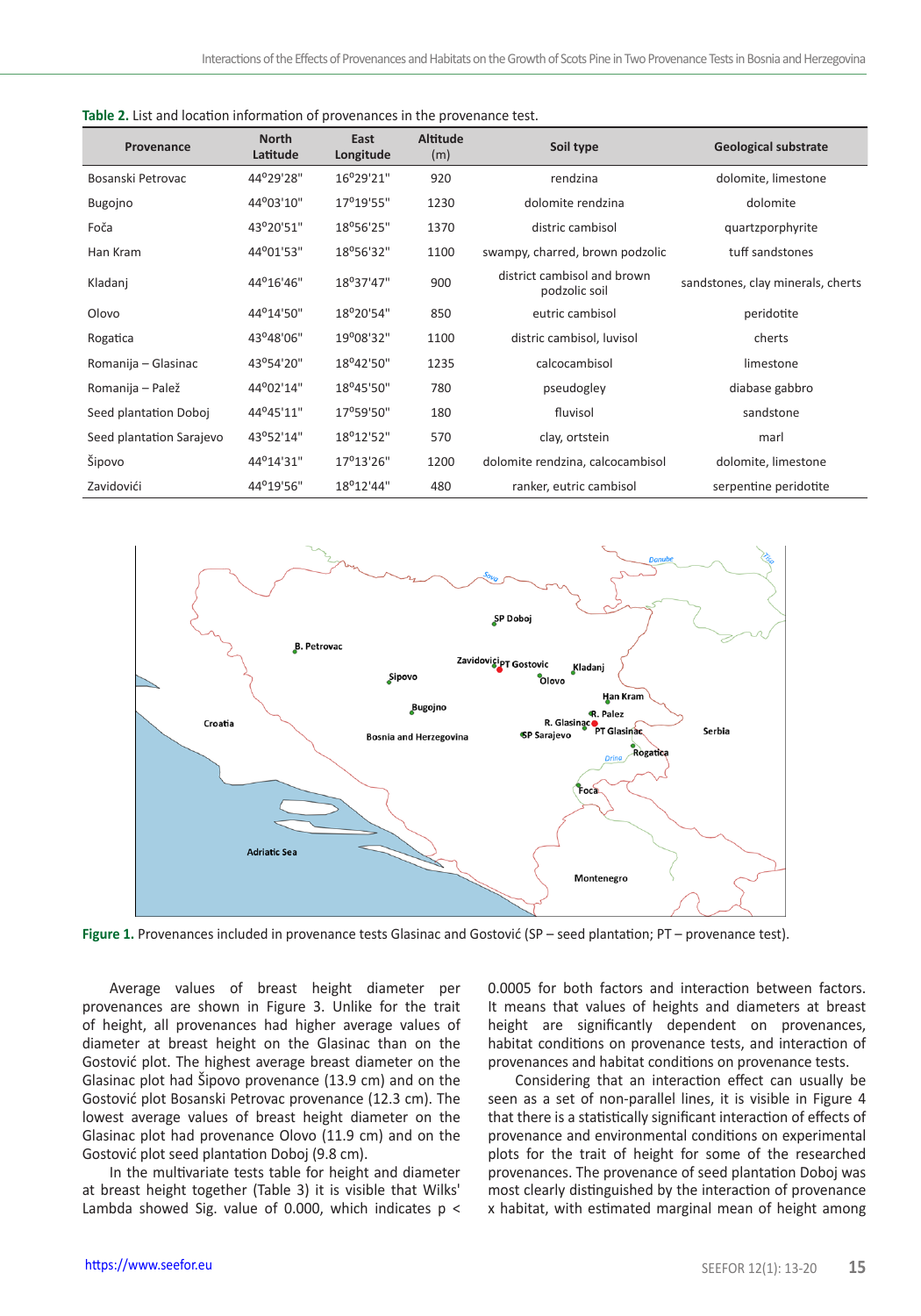

**Figure 2.** Average values of height of plants per provenances and experimental plots.



**Figure 3.** Average values of breast height diameter of plants per provenances and tests.

other provenances on Glasinac, but lower than other provenances on the Gostović plot. Provenance Romanija Glasinac had one of the highest estimated marginal means on the Glasinac plot, but one of the lowest marginal means on the Gostović plot. Provenance Rogatica had estimated marginal mean of height about average for all provenances on the Glasinac plot, but the highest estimated marginal mean on the Gostović plot. Provenance Šipovo had the highest estimated marginal mean for height on the Glasinac plot, and one of the highest marginal means on the Gostović

plot. Provenances Zavidovići and Olovo had the lowest estimated marginal means for height on the Glasinac plot, but on the Gostović plot, their values were among the values of other provenances.

Tests of between-subjects effects table (Table 4) for the trait of height showed the presence of statistically significant interaction between provenances and habitat conditions (Fizr.>Ftab., Sig.<0.005).

In the graphical representation of estimated marginal means for the trait of diameter at breast height (Figure 5),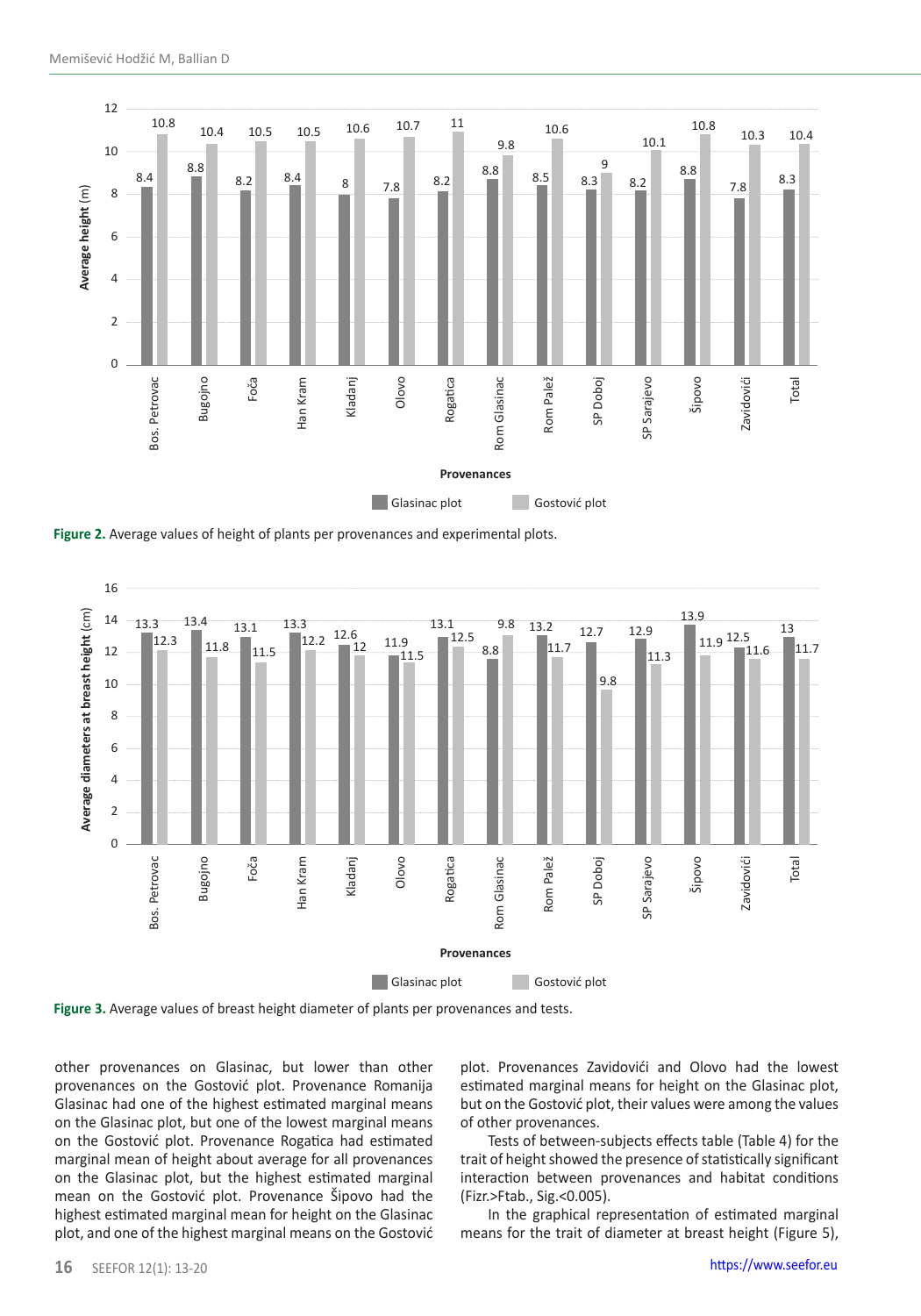|                 | <b>Effect</b>      | Value  | F                      | <b>Hypothesis df</b> | Error df | Sig.  |
|-----------------|--------------------|--------|------------------------|----------------------|----------|-------|
|                 | Pillai's Trace     | 0.961  | 45238.595 <sup>b</sup> | 2.000                | 3651.000 | 0.000 |
|                 | Wilks' Lambda      | 0.039  | 45238.595 <sup>b</sup> | 2.000                | 3651.000 | 0.000 |
| Intercept       | Hotelling's Trace  | 24.781 | 45238.595 <sup>b</sup> | 2.000                | 3651.000 | 0.000 |
|                 | Roy's Largest Root | 24.781 | 45238.595 <sup>b</sup> | 2.000                | 3651.000 | 0.000 |
|                 | Pillai's Trace     | 0.541  | 2150.029 <sup>b</sup>  | 2.000                | 3651.000 | 0.000 |
|                 | Wilks' Lambda      | 0.459  | 2150.029 <sup>b</sup>  | 2.000                | 3651.000 | 0.000 |
| Provenance test | Hotelling's Trace  | 1.178  | 2150.029 <sup>b</sup>  | 2.000                | 3651.000 | 0.000 |
|                 | Roy's Largest Root | 1.178  | 2150.029 <sup>b</sup>  | 2.000                | 3651.000 | 0.000 |
|                 | Pillai's Trace     | 0.030  | 4.656                  | 24.000               | 7304.000 | 0.000 |
| Provenance      | Wilks' Lambda      | 0.970  | 4.669 <sup>b</sup>     | 24.000               | 7302.000 | 0.000 |
|                 | Hotelling's Trace  | 0.031  | 4.682                  | 24.000               | 7300.000 | 0.000 |
|                 | Roy's Largest Root | 0.025  | 7.655c                 | 12.000               | 3652.000 | 0.000 |
|                 | Pillai's Trace     | 0.030  | 4.690                  | 24.000               | 7304.000 | 0.000 |
| P. test $*$     | Wilks' Lambda      | 0.970  | 4.713 <sup>b</sup>     | 24.000               | 7302.000 | 0.000 |
| Provenance      | Hotelling's Trace  | 0.031  | 4.736                  | 24.000               | 7300.000 | 0.000 |
|                 | Roy's Largest Root | 0.028  | 8.602c                 | 12.000               | 3652.000 | 0.000 |





**Figure 4.** Graph of the interaction of effects of provenance and habitat conditions for height

it is visible that there is a statistically significant interaction between provenance and environmental conditions of experimental plots for some of the researched provenances. Similar to the trait of height, the provenance of seed plantation Doboj was most clearly distinguished by the interaction of provenance x habitat for the breast height diameter, with estimated marginal mean among other provenances on Glasinac, but lower than other provenances on the Gostović plot. Provenance Romanija Glasinac had one of the highest estimated marginal means on the Glasinac plot, but one of the lowest marginal means on the Gostović plot. Provenance Rogatica had estimated marginal mean of diameter at breast height about average for all

provenances on the Glasinac plot, but the highest estimated marginal mean on the Gostović plot. Provenance Šipovo had the highest estimated marginal mean for diameter at breast height on the Glasinac plot, and one of the highest marginal means on the Gostović plot. Provenance Olovo had the lowest estimated marginal mean for diameter at breast height on the Glasinac plot, but on the Gostović plot, its value was among the values of other provenances.

Tests of between-subjects effects table (Table 5) for the trait of breast height diameter showed that there is a statistically significant interaction of effects of provenances and habitat conditions on provenance tests conditions (Fizr.>Ftab., Sig.<0.005).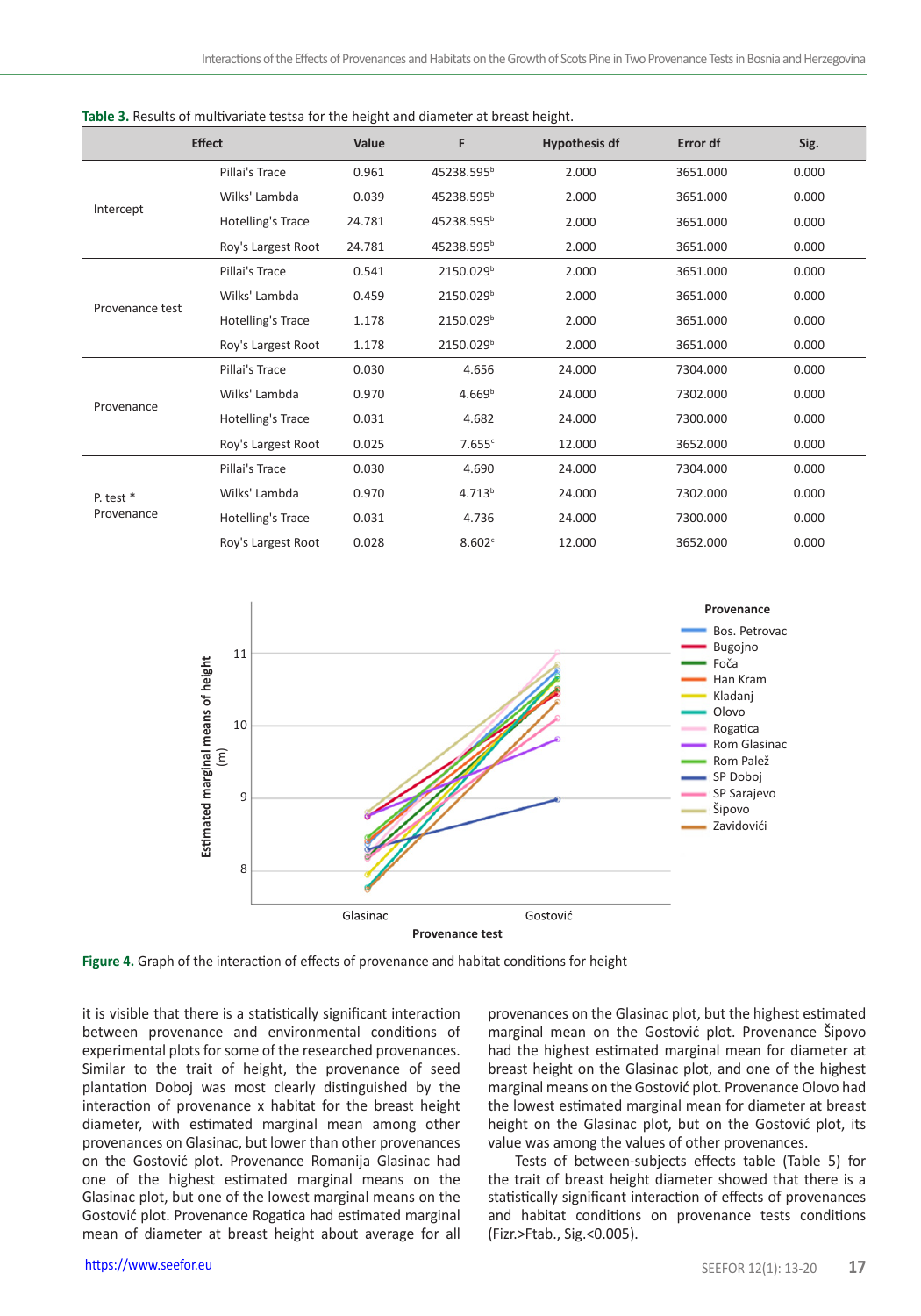

| Source                                        | <b>Type III Sum of Squares</b> | df           | <b>Mean Square</b> | F         | Sig.  |  |  |
|-----------------------------------------------|--------------------------------|--------------|--------------------|-----------|-------|--|--|
| Corrected Model                               | 4796.276 <sup>a</sup>          | 25           | 191.851            | 54.368    | 0.000 |  |  |
| Intercept                                     | 318609.332                     | $\mathbf{1}$ | 318609.332         | 90290.226 | 0.000 |  |  |
| Provenance test                               | 4015.689                       | $\mathbf{1}$ | 4015.689           | 1138.000  | 0.000 |  |  |
| Provenance                                    | 311.826                        | 12           | 25.986             | 7.364     | 0.000 |  |  |
| P. test * Provenance                          | 358.017                        | 12           | 29.835             | 8.455     | 0.000 |  |  |
| Error                                         | 12886.902                      | 3652         | 3.529              |           |       |  |  |
| Total                                         | 342382.930                     | 3678         |                    |           |       |  |  |
| <b>Corrected Total</b>                        | 17683.178                      | 3677         |                    |           |       |  |  |
| R Squared = .271 (Adjusted R Squared = 0.266) |                                |              |                    |           |       |  |  |

|  |  |  | Table 4. Tests of between-subjects effects for trait of height. |  |  |  |  |  |
|--|--|--|-----------------------------------------------------------------|--|--|--|--|--|
|--|--|--|-----------------------------------------------------------------|--|--|--|--|--|

# **Table 5.** Tests of between-subjects effects for diameter at breast height.

| Source                                           | <b>Type III Sum of Squares</b> | df           | <b>Mean Square</b> | F         | Sig.  |  |  |
|--------------------------------------------------|--------------------------------|--------------|--------------------|-----------|-------|--|--|
| Corrected Model                                  | 2970.403 <sup>b</sup>          | 25           | 118.816            | 11.473    | 0.000 |  |  |
| Intercept                                        | 552301.877                     | $\mathbf{1}$ | 552301.877         | 53329.602 | 0.000 |  |  |
| Provenance test                                  | 1824.163                       | $\mathbf{1}$ | 1824.163           | 176.139   | 0.000 |  |  |
| Provenance                                       | 768.520                        | 12           | 64.043             | 6.184     | 0.000 |  |  |
| P. test * Provenance                             | 496.316                        | 12           | 41.360             | 3.994     | 0.000 |  |  |
| Error                                            | 37821.517                      | 3652         | 10.356             |           |       |  |  |
| Total                                            | 599746.103                     | 3678         |                    |           |       |  |  |
| <b>Corrected Total</b>                           | 40791.920                      | 3677         |                    |           |       |  |  |
| R Squared = .073 (Adjusted R Squared = $0.066$ ) |                                |              |                    |           |       |  |  |

#### **DISCUSSION**

Investigating the interactions of the effects of provenances and environmental conditions can be important in the breeding strategy of Scots pine.

In this research, statistically significant interactions of effects of provenance and environmental conditions on experimental plots for both traits and some of the researched provenances were found. Provenance Romanija Glasinac had one of the highest estimated marginal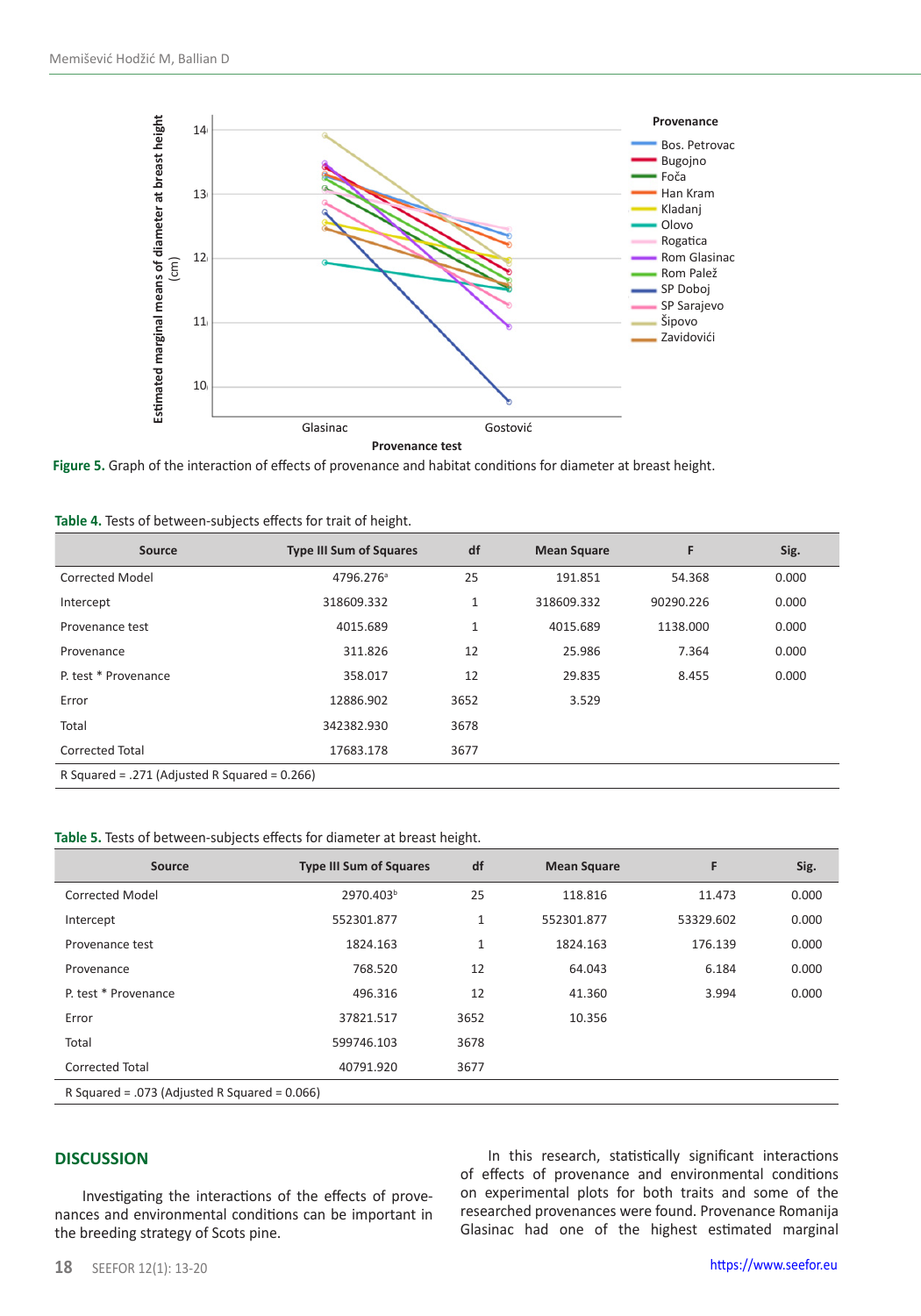means for height on the Glasinac plot, but one of the lowest marginal means on the Gostović plot. It could be explained by the vicinity of the provenance origin to the provenance test and similar ecological conditions. Provenances Zavidovići and Olovo had the lowest estimated marginal means for height on the Glasinac plot, but on the Gostović plot, their values were among the values of other provenances, which can also be explained by the vicinity of the provenances and similarity of their ecological conditions with the provenance test Gostović. Similar to the trait of height, provenance Romanija Glasinac had one of the highest estimated marginal means for diameter at breast height on the Glasinac plot, but one of the lowest marginal means on the Gostović plot. Provenance Rogatica had estimated marginal mean of diameter at breast height about average for all provenances on the Glasinac plot, but the highest estimated marginal mean on the Gostović plot. Provenance Olovo had the lowest estimated marginal mean for height on the Glasinac plot, but on the Gostović plot, its value was among the values of other provenances.

These results correspond to the results of other researchers. Eiche and Andersson (1974) investigated survival and growth in Scots pine in provenance tests in Northern Sweden. Their results showed the genecological variation of climatic hardiness, capacity for survival, and growth rate of different populations. They concluded that interaction for genotype and environment emerged quite obviously. Matheson and Raymond (1984, 1986) stated that the provenance by site interactions in forest trees are often detectable, but of small importance. Savva and Vaganov (2006) assessed genetic and environmental effects in Scots pine provenances planted in Central Siberia. They found that the main climatic factors controlling tree-rings formation differed slightly among different provenances. The genetically fixed ability of the provenances was not great (less than 15%), which proves the high adaptability of Scots pine to abrupt climatic change. The tree-ring formation of Scots pine provenances is mainly determined by environmental factors. Zhelev and Lust (1999) investigated Scots pine provenances in Belgium and found that the provenance by site interactions was of importance only for height growth. Alía et al. (2001) investigated 16 Spanish and 6 German provenances of Scots pine in a provenance test in Spain. Based on data for the height, diameter, the number of twigs at the fourth year whorl, and survival, provenance by site interaction was very significant (P < 0.01) for most traits.

Ballian et al. (2009) measured the diameter and height of the plants and calculated basal area and volume of plants in the provenance test of Scots pine Glasinac Sokolac, which is one of the provenance tests in this research. The provenance geographically closest to the provenance test showed the best results of productivity. Cvjetković et al. (2014) measured and calculated the same characteristics at the same plot in 2011. The results confirmed the existence of significant differences within and among provenances, and the provenance geographically closest to the provenance test showed the best results. In this research, provenance Romanija Glasinac, closest to the provenance test Glasinac Sokolac, showed the highest average height, but not the highest average of breast height diameter.

Gülcü and Bilir (2017) studied provenance x site interactions in thirteen-year-old Scots pine provenance tests at two sites in the southern part of Turkey, containing 30 provenances, based on height, diameter, and survival of plants. The results showed statistically significant provenance x site interaction ( $p$ <0.05). Memišević Hodžić et al. (2020) studied provenance x site interaction in two international provenance tests in Bosnia and Herzegovina, based on the data of heights and root collar diameter, and determined interaction between some of the researched provenances.

#### **CONCLUSIONS**

The results of this research showed interaction of effects of provenance genetic structure and habitat conditions for both researched traits (height and diameter at breast height). Considering the height, provenances Bugojno, Romanija Glasinac, and Šipovo had the highest, and provenances Olovo and Zavidovići the lowest values on the Glasinac provenance test. On the Gostović test, provenance Rogatica had the highest, and Seed plantation Doboj the lowest value of height. The highest values of breast diameter on the Glasinac provenance test had Šipovo provenance and the lowest Olovo provenance. On the Gostović test, provenance Bosanski Petrovac had the highest values of breast height diameter, and the lowest had Seed plantation Doboj. Except for provenance Romanija Glasinac on the Glasinac test for the trait of height, provenances originated from locations nearest to the provenance test locations did not show higher values of researched traits. Wilks' Lambda multivariate tests showed that values of heights and diameters at breast height are significantly dependent on provenance, habitat conditions on provenance tests locations, and interaction of provenance x habitat conditions on provenance tests locations. Graphical representation of estimated marginal means for both researched traits showed the presence of statistically significant interaction of effects of provenance and environmental conditions on provenance tests for some of the researched provenances. Tests of between-subjects effects for both traits showed a statistically significant interaction of effects of provenances and habitat conditions on provenance tests. The results of this study can be used in the process of Scots pine breeding and for its conservation by *in situ* and *ex-situ* methods.

#### **Author Contributions**

MMH, DB, conceived and designed the research, DB carried out the field measurements, DB performed measuring, MMH processed the data and performed the statistical analysis, DB supervised the research and helped to draft the manuscript, MMH wrote the manuscript.

#### **Funding**

This research received no external funding.

#### **Conflicts of Interest**

The authors declare no conflict of interest.